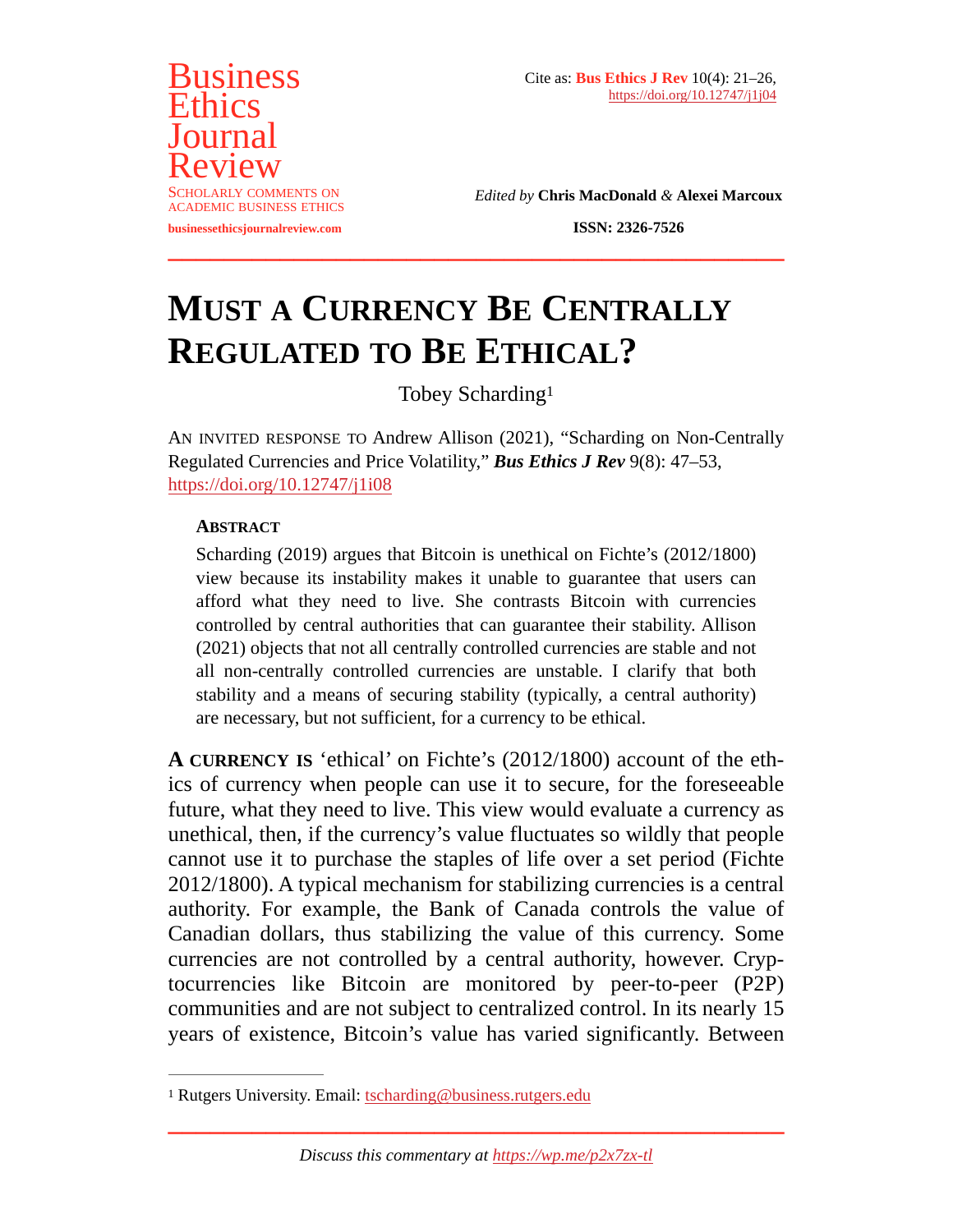October 2021 and May 2022, for example, Bitcoin's value ranged from more than 75,000 to less than 40,000 Canadian dollars. Based on such fluctuations, Scharding (2019) argues that Bitcoin is an unethical currency on Fichte's view. Allison (2021) counters that many currencies' values fluctuate greatly, including those that are subject to central control; moreover, some currencies that are not subject to central control are quite stable. In this Response to Allison (2021), I highlight that Fichte requires ethical currencies to be *reliably* stable (as can occur when they are controlled by a central authority) and emphasize that currencies are unethical whenever they fail to secure what people need to live.

#### **The argument: Currencies are unethical when they fail to secure people's lives**

Fichte (2012/1800) offers an intriguing account of when currencies themselves are 'ethical' (as opposed to when it is ethical for people to use, or create new, currencies). According to this view, currencies are ethical when they fulfill their ethical purpose, or designated role in an ethical society, which is to help secure the rights of the people who use them (Fichte 2012/1800). More specifically, currencies support people's right to life by facilitating their acquisition of what they need to live. Currencies facilitate such acquisition primarily by enabling people to engage in financial transactions. Via financial transactions, people can exchange what they own for what they need. Fichte notes that such exchanges empower people to gain both what they require to survive as animals and what they need to pursue their (distinctively human) personal aims (Fichte 2012/1800).

Currencies can only enable people to obtain what they need to live, though, when they maintain adequate purchasing power. Consider a situation in which ten dollars can purchase a loaf of bread. If the value of dollars depreciates such that a loaf of bread costs twenty dollars, then people who cannot afford ten extra dollars per loaf of bread could (absent external intervention) become unable to secure what they need to live. The task of stabilizing a currency's value typically falls upon the central authority that controls it. If Canadian dollars depreciate to an extent that threatens people's abilities to obtain the staples of life, the Bank of Canada could intervene by, for example, raising the interest rate associated with the currency to make the currency more valuable. Such intervention makes it more likely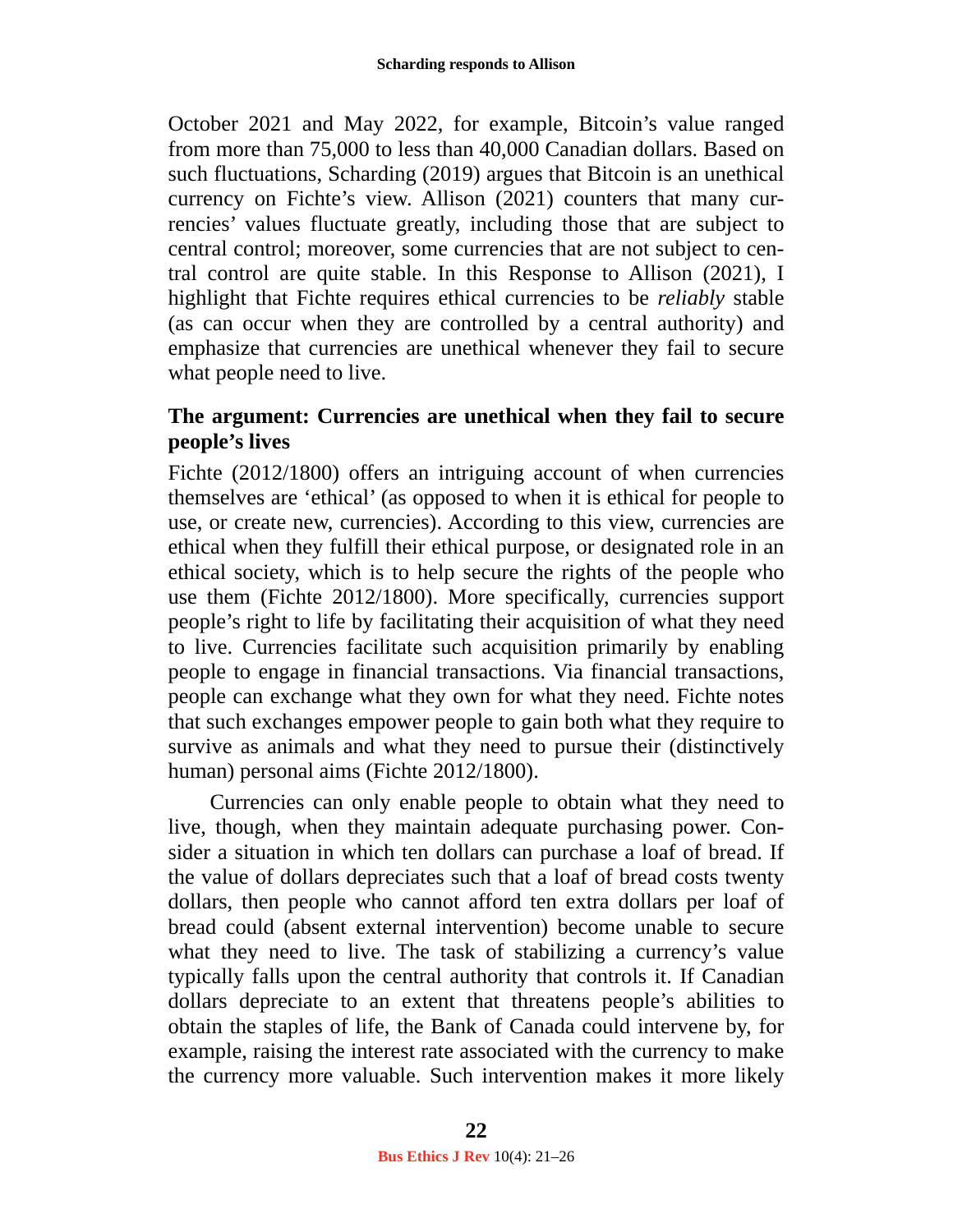that Canadians will be able to continue to afford what they need to live.

Not all currencies enjoy such central control. Gold and silver, for example, can be readily exchanged for goods and services but they do not have value (merely) because a central authority declares that they do. Rather, 'commodity' currencies like gold and silver have value in virtue of the purposes for which they can be used, such as constructing artifacts or conducting electricity. Cryptocurrencies like Bitcoin, similarly, can be exchanged for many goods and services even as they lack both forms of value. Cryptocurrencies lack the 'fiat' value of Canadian dollars because a central authority neither declares that they have value nor maintains that value; they lack value as commodities to the extent that they are purely digital and, in their physical form, serve no useful purpose. Bitcoins have value, rather, in virtue of the P2P community that monitors people's use of Bitcoin. Via an algorithm, the P2P community ensures that only people with the 'key' to a Bitcoin can spend it and that this key can only be used once (i.e., no double spending).

Because its value has varied significantly, Scharding (2019) argues that Bitcoin cannot secure what people need to live. A loaf of bread in Bitcoins costs nearly twice as much in May 2022 (approximately 0.00025 Bitcoins) as in October 2021 (approximately 0.0001333 Bitcoins), leaving those who lack the extra currency unable to afford this staple of life. As such, Bitcoin is unethical on Fichte's (2012/1800) account.

## **The objection: Fluctuations are independent of central control**

In a helpful Commentary, Allison (2021) argues that non-centrally controlled currencies are not necessarily unethical because they need not fluctuate wildly. Relatedly, the fact that a currency is centrally controlled does not entail that the currency is ethical; centrally controlled currencies can be extremely unstable. As evidence for these claims, he shows that the values of some centrally controlled currencies have varied significantly and that the values of some noncentrally controlled currencies have been relatively stable (Allison 2021). For example, the Zimbabwe dollar, which is centrally controlled by the Reserve Bank of Zimbabwe, lost half its value every 24.7 hours during a period of hyperinflation in 2008 (Hanke and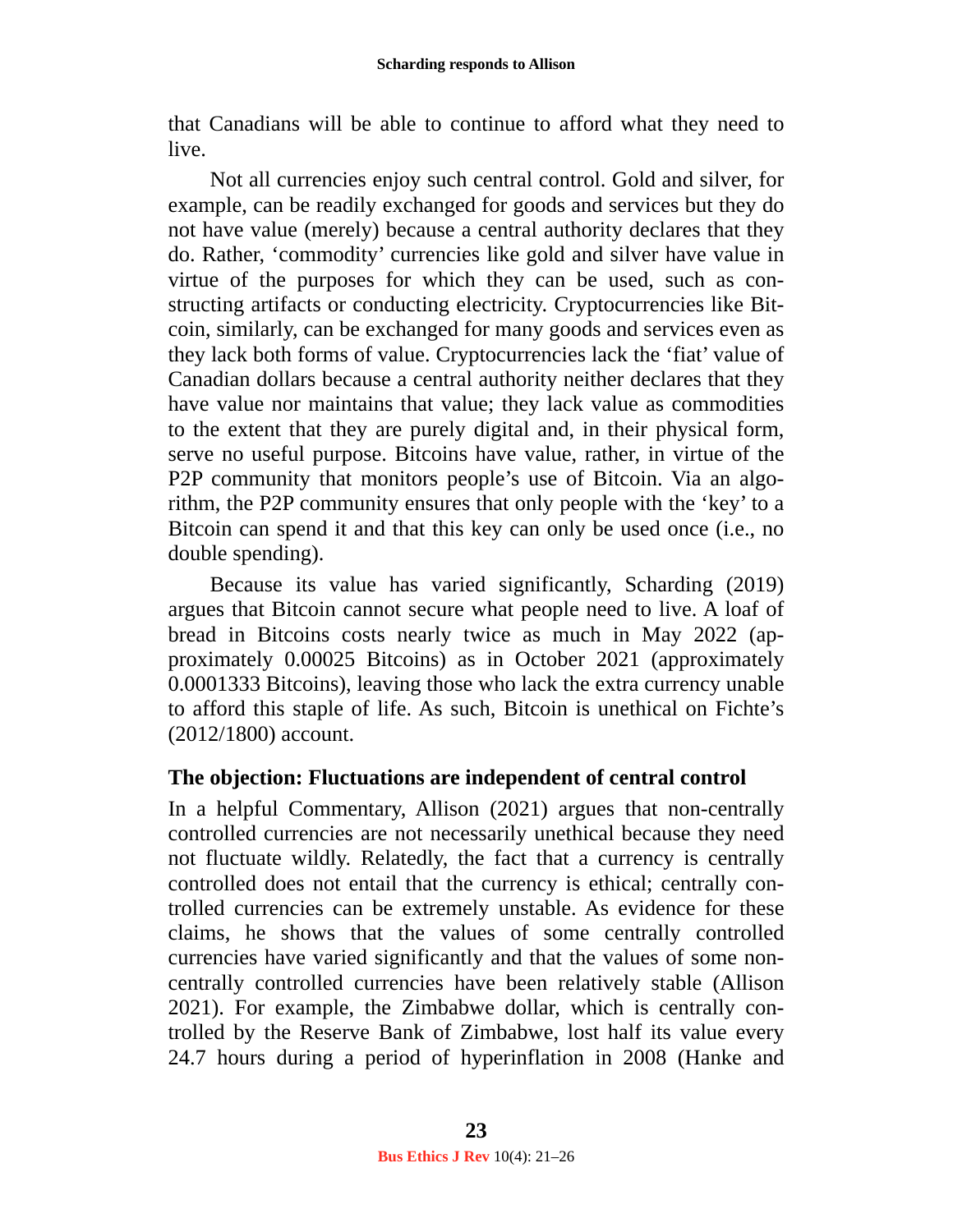Kwok 2009). Although the Reserve Bank of Zimbabwe could take certain steps to control prices, such as issuing banknotes in higher denominations or declaring new currency regimes (e.g., a 'fourth' Zimbabwe dollar in which one dollar was equivalent to 10 billion of the 'third' Zimbabwe dollars) such efforts failed to arrest the currency's hyperinflation.

Merely having central control thus does not guarantee that a currency will be stable. As the example of Zimbabwe dollars shows, central control is not omnipotent. Even when central control can address currencies' internal issues (e.g., the Reserve Bank of Zimbabwe's continuous printing of Zimbabwe dollars to finance foreign military efforts), moreover, central control could be unable to mitigate the destabilizing activities of foreign powers (Allison 2021). For example, it is not up to Zimbabwe whether other countries make it illegal to use Zimbabwe dollars within their borders. In this sense, central control is not sufficient to make a currency stable. Drawing upon Scharding (2019)'s claim that a currency must be stable to be ethical, then, Allison (2021) shows that central control is not sufficient to make a currency ethical.

Allison (2021) also argues that central control is not necessary to make currencies stable. To advance this point, he shows that noncentrally regulated currencies can be quite stable. The value of noncentrally regulated silver, for example, has been relatively stable. Between October 2021 and May 2022, the price of silver varied between approximately 32 and 28 Canadian dollars. This loss of approximately 12 percent of its value is considerably smaller than Bitcoin's loss of nearly 50 percent of its value. Silver's relative stability does not, though, show that silver is ethical on Fichte's (2012/1800) view. Although I concede Allison's (2021) point that central control is not needed for a currency to be stable, I maintain that central control (or an alternative means of securing the currency's stability) is needed for a currency to be ethical, as I discuss further in the next section.

## **My response: Central control is necessary but not sufficient to secure the right to life**

Allison's (2012) argument suggests that some centrally controlled currencies could be unethical and some non-centrally controlled cur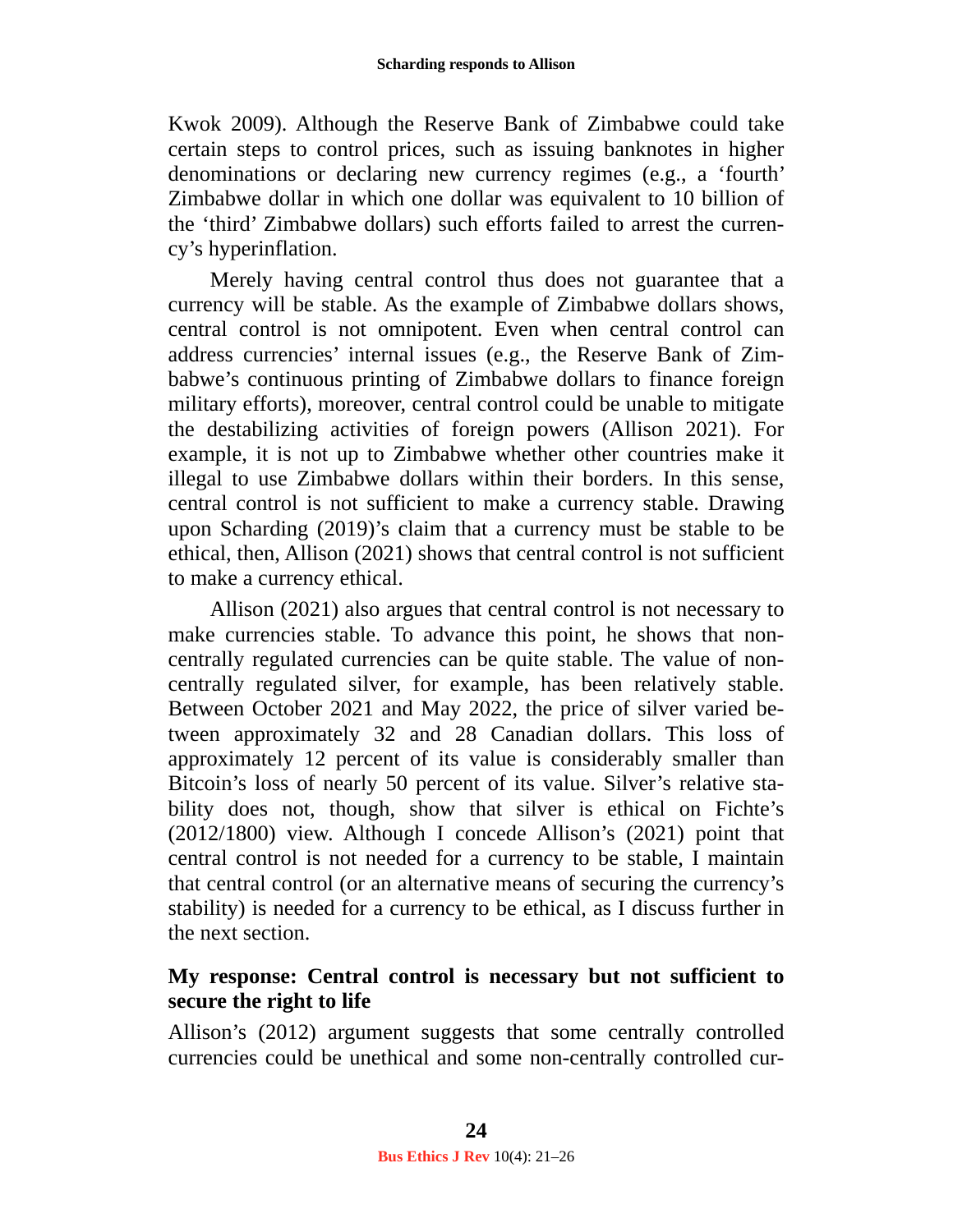rencies could be ethical on Fichte's (2012/1800) view. As a matter of historical fact, Fichte did not hold the latter view about silver (or gold). He considers silver and gold to be 'world' currencies that are unethical as currencies in virtue of their essential unpredictability. Although the value of silver might appear stable over a set period, nothing guarantees that it will remain stable. The value of silver is subject to manipulation that benefits the citizens of some countries at the expense of citizens of other countries. In some cases, the people harmed by such manipulation could become unable to exchange silver for what they need to live. On Fichte's view, ethical currencies need both stability and something to ensure stability, such as central control.

With respect to the issue of Bitcoin's ethics, then, Allison's (2021) analysis does not alter my evaluation that Bitcoin is an unethical currency. It does, however, highlight that other cryptocurrencies could be ethical on Fichte's (2012/1800) view. Consider the case of Diem, a cryptocurrency proposed by Facebook and a consortium of sponsors. If this 'Diem Association' (centrally) controlled the value of the cryptocurrency such that people could reliably exchange it for what they need to live, it would be considered ethical according to Fichte's account of the ethics of currency.

## **Conclusion**

Allison (2021) clarifies some of the significance of Scharding's (2019) evaluation of Bitcoin. First, Bitcoin is not centrally controlled and is not a stable currency but these two characteristics are independent of one another. Scharding's (2019) evaluation of Bitcoin as unethical attaches to the currency's instability, not the fact that it is not centrally controlled. Second, instability entails a currency being unethical but stability does not (on its own) entail that a currency is ethical on Fichte's approach to the ethics of currency. Rather, currencies can only be ethical when they are reliably stable, as when a central authority guarantees their stability. Third, stability and a means of securing stability (typically, central control) are thus both necessary conditions for a currency to be ethical on Fichte's view but neither is sufficient. Fourth, the sufficient condition for a currency to be ethical on Fichte's view is that the currency secures, for the foreseeable future. what users need to live.